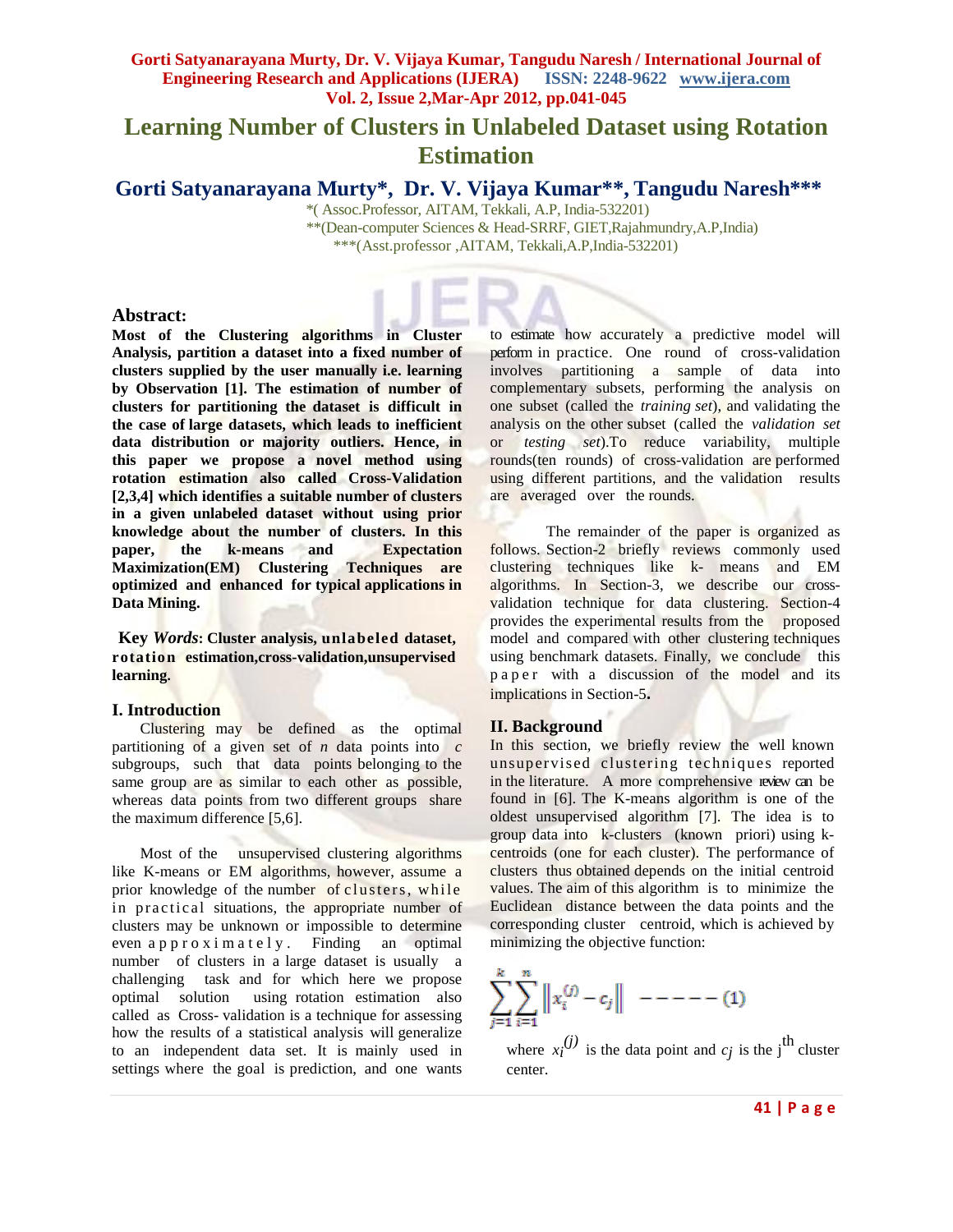An inherent assumption built into the kmeans algorithm is that the data points are independent. Consequently, there is degradation in the algorithm effectiveness (accuracy)when the data points are highly dependent on each other. The kmeans algorithm is not able to find the optimal configuration compared with the global objective function minimum.

**A. Extensions and Generalizations**. The EM (expectation maximization) algorithm extends the basic approach of k-means to clustering in two important ways:

1. Instead of assigning cases or observations to clusters to maximize the differences in means for continuous The EM Algorithm [8,9]

The *EM* algorithm for clustering is described in detail in Witten and Frank (2001). The basic approach and logic of this clustering method is as follows. Suppose you measure a single continuous variable in a large sample of observations. Further, suppose that the sample consists of two clusters of observations with different means (and perhaps different standard deviations) within each sample, the distribution of values for the continuous variable follows the normal distribution. The resulting distribution of values (in the population) may look like this: Mixtures of distributions. The illustration in Fig-1 shows two normal distributions with different means and different standard deviations, and the sum of the two distributions. Only the mixture



variables, the EM clustering algorithm computes probabilities of cluster memberships based on one or more probability distributions. The goal of the clustering algorithm then is to maximize the overall probability or likelihood of the data, given the (final) clusters.

2. Unlike the classic implementation of *k*-means clustering, the general *EM* algorithm can be applied to both continuous and categorical variables (note that the classic *k*-means algorithm can also be modified to accommodate categorical variables).

(sum) of the two normal distributions (with different means and standard deviations) would be observed. The goal of *EM* clustering is to estimate the means and standard deviations for each cluster so as to maximize the likelihood of the observed data distribution. Put another  $wa y$ , the EM algorithm attempts to approximate the observed distributions of values based on mixtures of different distributions in different clusters.

With the implementation of the EM algorithm in some computer programs, you may be able to select (for continuous variables) different distributions such as the normal, log-normal, and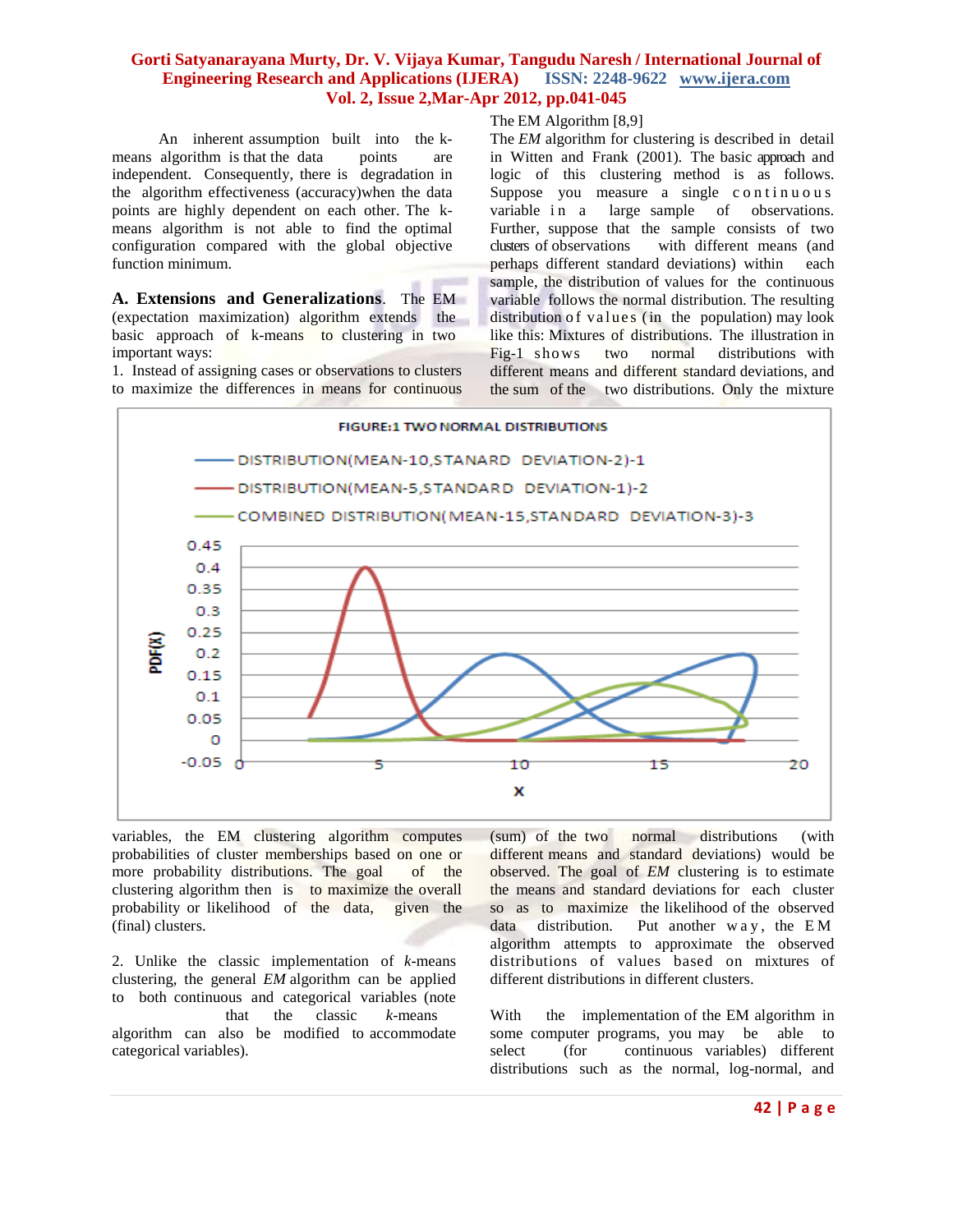Poisson distributions. You can select different distributions for different variables and, thus, derive clusters for mixtures of different types of distributions.

### **B. Categorical variables**.

The EM *algorithm* can also accommodate categorical variables. The method will at first randomly assign different probabilities (weights, to be precise)to each class or category, for each cluster. In successive iterations, these probabilities are refined (adjusted) to maximize the likelihood of the data given the specified number of clusters.

#### **C. Classification probabilities instead of classifications.**

The results of *EM* clustering are different from those computed by  $K$ - means clustering. The latter will assign observations to clusters to maximize the distances between clusters. The *EM* algorithm does not compute actual assignments of observations to clusters, but classification *probabilities*. In other words, each observation belongs to each cluster with a certain probability. Of course, as a final result you can usually review an actual assignment of observations to clusters, based on the (largest) classification probability.

# **III. V-fold Cross-Validation Technique for Data Clustering**

The v-fold cross-validation algorithm is described in some detail in Classification Trees [10] and General Classification and regression Trees (GC&RT) [8]. The general idea of this method is to divide the overall sample into a number of v *folds*. The same type of analysis is then successively applied to the observations belonging to the *v-1* folds (training sample), and the results of the analyses are applied to sample *v* (the sample or fold that was not used to estimate the parameters, build the tree, determine the clusters, etc.; this is the testing sample) to compute some index of predictive validity. The results for the *v*  replications are aggregated (averaged) to yield a single measure of the stability of the respective model, i.e., the validity of the model for predicting new observations. Cross validation has been tested extensively and found to generally work well when sufficient data is available and the value of 10 for v has been found to be adequate and accurate[11].

Cluster analysis is an unsupervised learning technique,

and we cannot observe the (real) number of clusters in the data. However, it is reasonable to replace the usual notion(applicable to supervised learning)of "accuracy "with that of "distance." In general, we can apply the v-fold cross- validation method to a range of numbers of clusters in *k*-means or *EM*  clustering, and observe the resulting average distance of the observations (in the cross-validation or testing samples) from their cluster centers (for *k*means clustering); for *EM* clustering, an appropriate equivalent measure would be the average negative

(log-)likelihood computed for the observations in the testing samples.

The following Figure-2  $\&$  Figure-3 clearly shows how the v-fold validation is implemented for determining the number of clusters.



Fig-2 shows how to calculate test set error using goal function.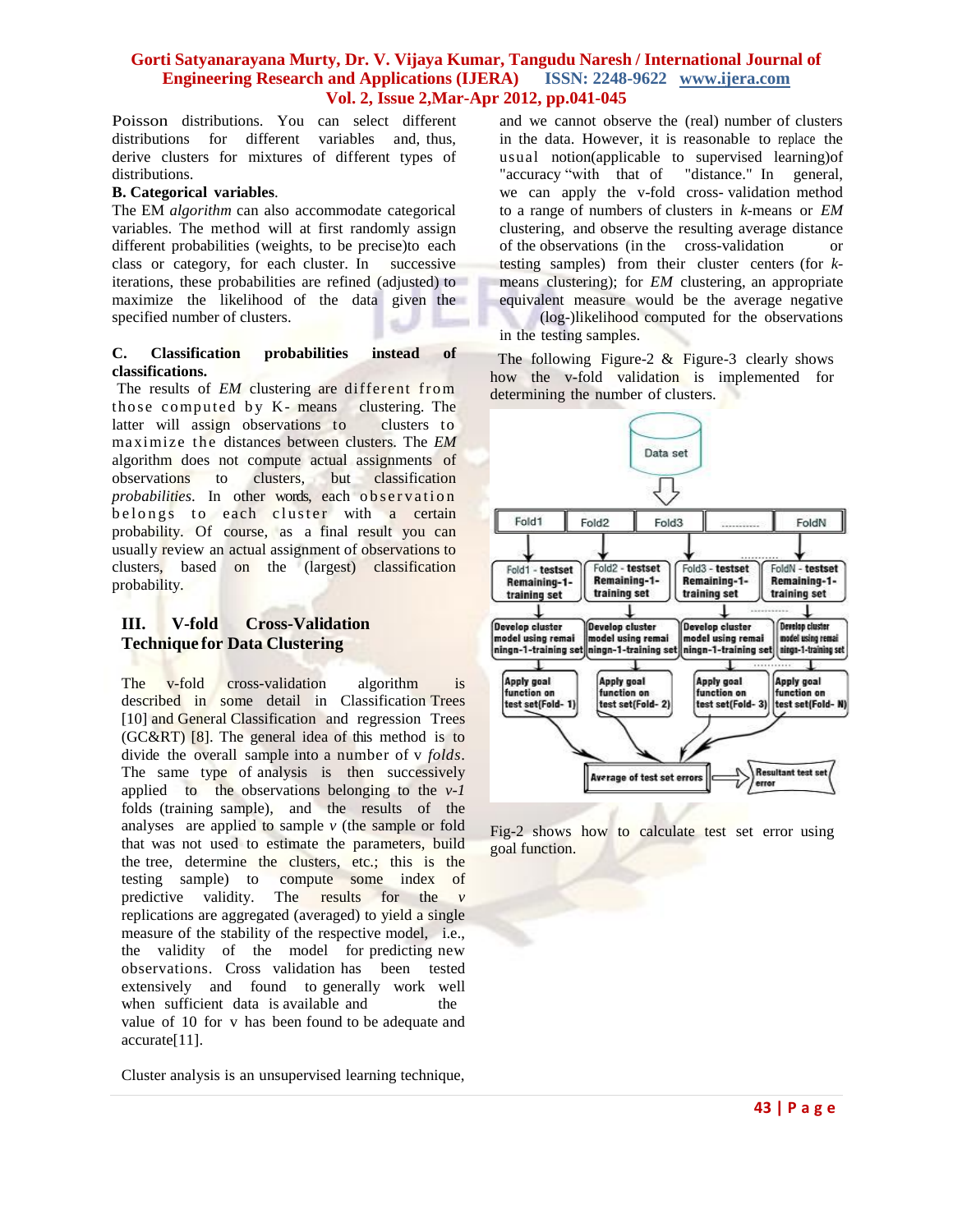

Fig-3 shows how to determine the number of clusters

## **IV. Experimental Results**

Several artificially generated and real- life datasets were used to experimentally demonstrate that the Cross-Validation is able to find the proper cluster number for different types like continuous and categorical types of data sets.

The following Table-1 shows the results of identifying the number of clusters for k-means algorithm using the market analysis data set and Figure-3 & Figure-4 shows the distribution of data into clusters w.r.t AGE and ANNUALINC attributes

| S.No | <b>Name</b><br>of the<br><b>Relation</b> | No of<br><b>instances</b> | No of | No of | <b>Goal function</b><br><b>Clusters Attributes (Min. Avg.</b><br><b>SEED</b> ) |
|------|------------------------------------------|---------------------------|-------|-------|--------------------------------------------------------------------------------|
|      | Marketing<br>data set                    | 6910                      |       | 15    | 5.318099                                                                       |

**Table-1**: Results of Market Analysis DataSet for k-means







Fig-4:Graph of frequencies for ANNUAL INCOME

The following Table-2 shows the results of determining the number of clusters for EM algorithm using various datasets

| S.No           | Name of<br>the<br><b>Relatio</b> | No of<br><b>Instances</b> | No of<br><b>Clusters</b> | No of<br><b>Attributes</b> | (Goal<br><b>Function</b> )<br>Min. Avg.<br>– LLH |
|----------------|----------------------------------|---------------------------|--------------------------|----------------------------|--------------------------------------------------|
| 1              | contact-<br>lenses               | 24                        | 2                        | 5                          | $-3.82823$                                       |
| $\overline{2}$ | cpu                              | 209                       | 6                        | 7                          | $-39.69157$                                      |
| 3              | cpu with<br>vendor               | 209                       | 9                        | 8                          | $-40.81818$                                      |
| $\overline{4}$ | diabetes                         | 768                       | 9                        | 9                          | $-28.54483$                                      |
| 5              | glass                            | 214                       | 10                       | 10                         | $-2.99397$                                       |
| 6              | ionosphere                       | 351                       | 12                       | 35                         | $-10.97424$                                      |
| 7              | iris                             | 150                       | 5                        | 4                          | $-2.03504$                                       |
| 8              | labour                           | 57                        | 17                       | 3                          | $-17.21063$                                      |
| 9              | soyabean                         | 683                       | 36                       | 14                         | -15.78766                                        |

**Table-2**:Results of identifying number of clusters for